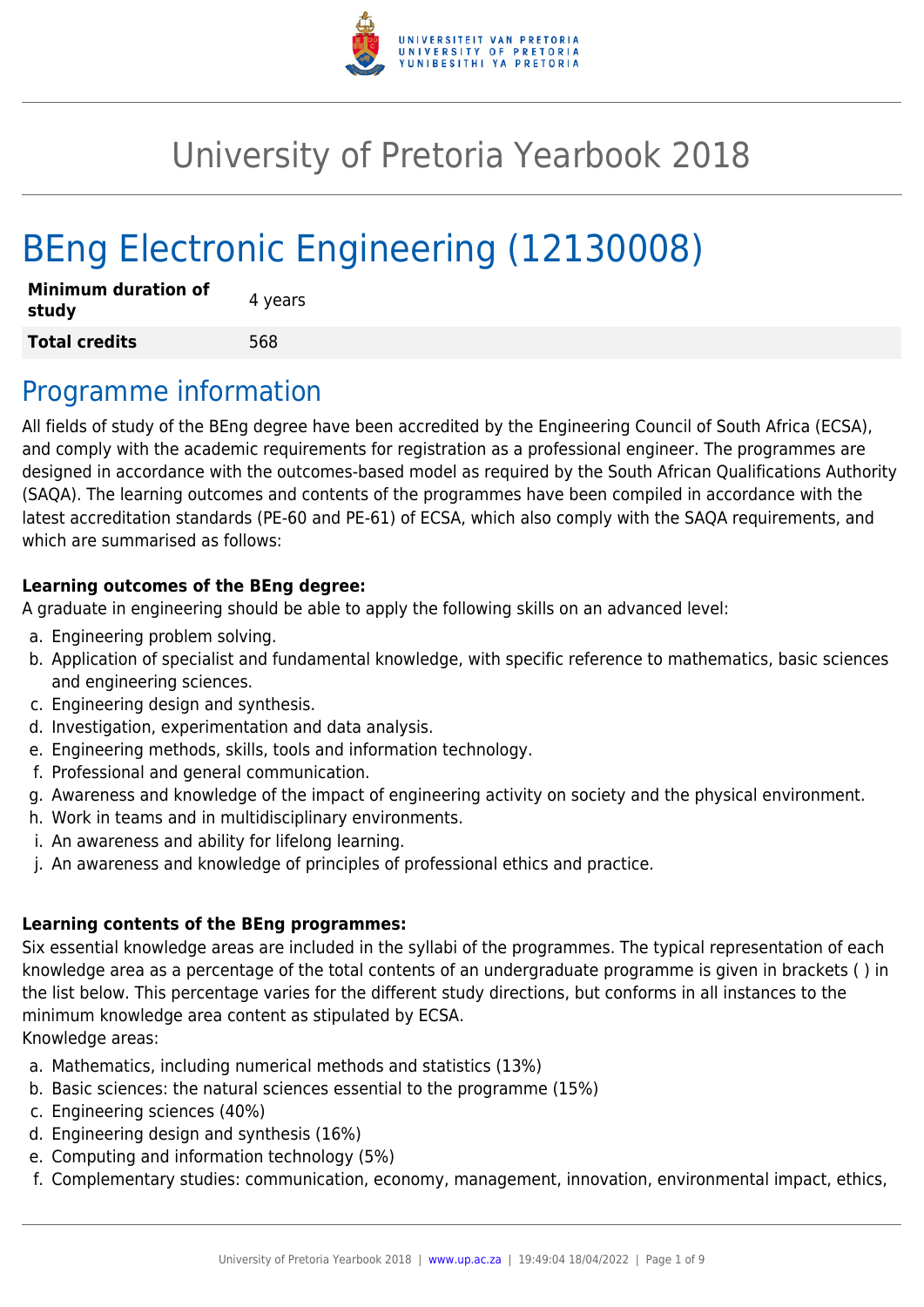

engineering practice (11%).

# Admission requirements

- The following persons will be considered for admission: a candidate who is in possession of a certificate that is deemed by the University to be equivalent to the required Grade 12 certificate with university endorsement; a candidate who is a graduate from another tertiary institution or has been granted the status of a graduate of such an institution; and a candidate who is a graduate of another faculty at the University of Pretoria.
- Life Orientation is excluded when calculating the APS.
- Grade 11 results are used in the provisional admission of prospective students.
- A valid qualification with admission to degree studies is required.
- Minimum subject and achievement requirements, as set out below, are required. On first-year level a student has a choice between Afrikaans and English as language medium. In certain cases, tuition may be presented in English only, for example in electives, where the lecturer may not speak Afrikaans or in cases where it is not economically or practically viable.
- Provisional admission to the four-year programmes in the School of Engineering is only guaranteed if a prospective student complies with ALL the requirements below.

**Note**: Candidates who do not comply with the minimum requirements, set out above, but who have obtained a minimum APS of 30, an achievement level of 5 for English or Afrikaans, 6 for Mathematics and 5 for Physical Science, will be considered for provisional admission to either the four-year programme or the ENGAGE programme based on the results of the NBT.

• Admission to ENGAGE in the School of Engineering will be determined by the results of the NBT, NSC results, an achievement level of 5 in Mathematics and 4 in Physical Science, as well as an achievement level of 4 in Afrikaans or English, together with an APS of 25. Students may apply directly to be considered for the ENGAGE programme.

| <b>Minimum requirements</b> |  |  |  |                    |  |  |      |                         |  |                                                                                                            |    |      |
|-----------------------------|--|--|--|--------------------|--|--|------|-------------------------|--|------------------------------------------------------------------------------------------------------------|----|------|
| <b>Achievement level</b>    |  |  |  |                    |  |  |      |                         |  |                                                                                                            |    |      |
| <b>Afrikaans or English</b> |  |  |  | <b>Mathematics</b> |  |  |      | <b>Physical Science</b> |  |                                                                                                            |    | APSI |
|                             |  |  |  |                    |  |  |      |                         |  | NSC/IEB  HIGCSE  AS-Level  A-Level  NSC/IEB  HIGCSE  AS-Level  A-Level  NSC/IEB  HIGCSE  AS-Level  A-Level |    |      |
|                             |  |  |  |                    |  |  | $B*$ |                         |  |                                                                                                            | B* |      |

\* A-Level: C symbols for Mathematics, Physics and Chemistry will be considered for admission providing the required APS has been obtained.

| <b>ENGAGE Programme: Minimum requirements</b> |  |  |  |                    |  |  |  |                         |  |                                                                                                             |  |       |
|-----------------------------------------------|--|--|--|--------------------|--|--|--|-------------------------|--|-------------------------------------------------------------------------------------------------------------|--|-------|
| <b>Achievement level</b>                      |  |  |  |                    |  |  |  |                         |  |                                                                                                             |  |       |
| <b>Afrikaans or English</b>                   |  |  |  | <b>Mathematics</b> |  |  |  | <b>Physical Science</b> |  |                                                                                                             |  | ∥APS∥ |
|                                               |  |  |  |                    |  |  |  |                         |  | _MSC/IEB  HIGCSE  AS-Level  A-Level  NSC/IEB  HIGCSE  AS-Level  A-Level  NSC/IEB  HIGCSE  AS-Level  A-Level |  |       |
| 114                                           |  |  |  |                    |  |  |  |                         |  |                                                                                                             |  |       |

### Other programme-specific information

With a few exceptions, most modules offered at the School of Engineering are semester modules having credit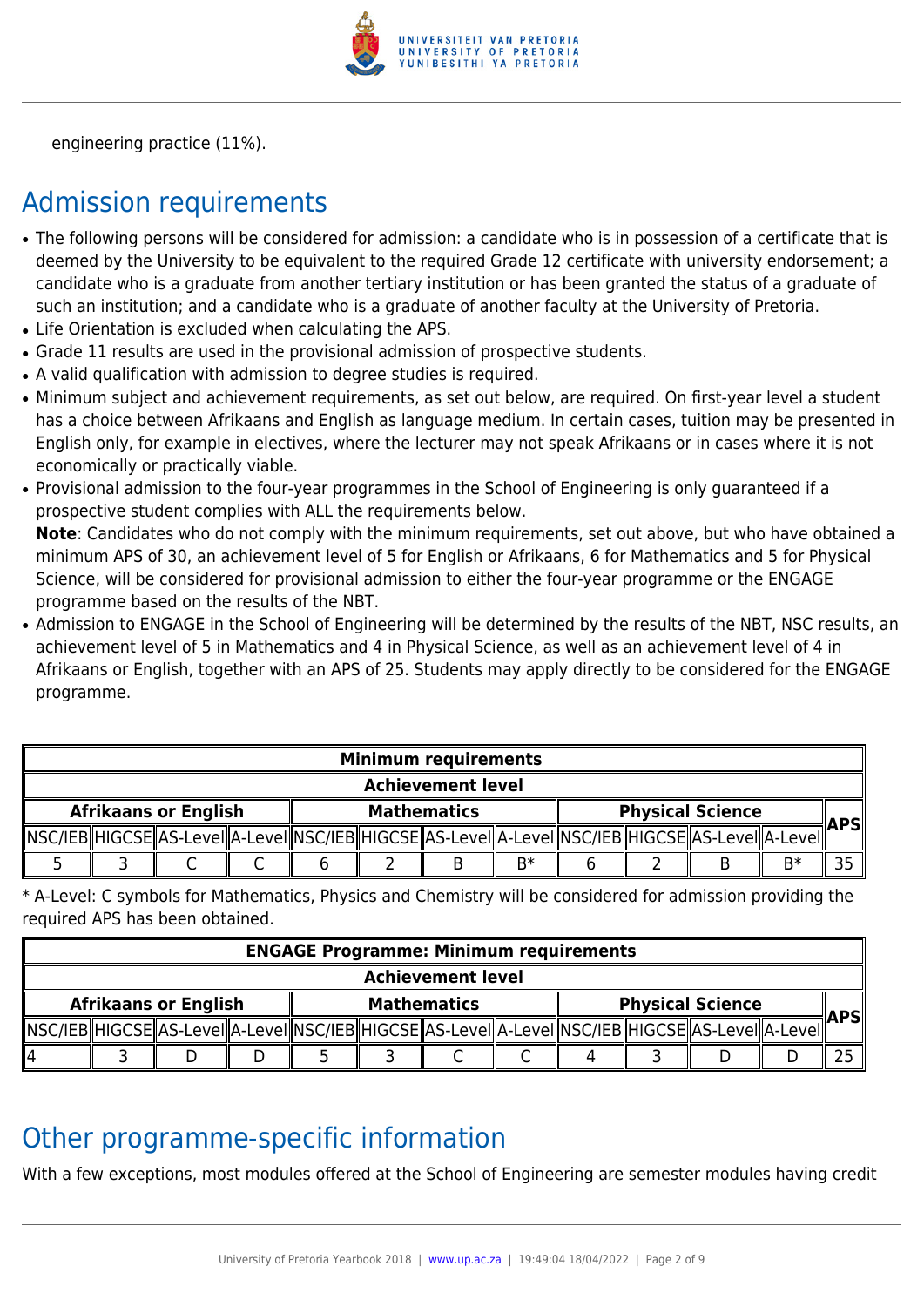

values of either 8 or 16.

A student may be permitted by the Dean, on recommendation of the relevant head of the department, to register for an equivalent module in an alternate semester, although the module is normally offered to the student's group in another semester, and providing that no timetable clashes occur.

#### **Please note**:

- 1. Students who did not pass SWK 122 Mechanics 122 in their first year of study can take the module in the first semester of the following year.
- 2. All students are required to successfully complete JCP 2013, Community-based project 203 as part of the requirements for the BEng degree. A student may register for the module during any of the years of study of the programme, but preferably not during the first or the final year of study.
- 3. Students registered for Chemical Engineering who have passed CBI 311, receive credit for CBI 410.
- 4. Mechanical Engineering: For the Aeronautical Option, the themes of both the Design and the Project must be aeronautical-related.
- 5. Offering of electives depends on the availability of resources and industry support.

### Promotion to next study year

#### **Promotion to the second semester of the first year and to the second year of study (Eng. 14)**

- a. A new first-year student who has failed in all the prescribed modules of the programme at the end of the first semester, is excluded from studies in the School of Engineering. A student who is registered for the Engineering Augmented Degree Programme and has passed only 8 credits will also be excluded.
- b. A student who complies with all the requirements of the first year of study, is promoted to the second year of study.
- c. A student who has not passed at least 70% of the credits of the first year of study after the November examinations, must reapply for admission should he/she intend to proceed with his/her studies. Application on the prescribed form must be submitted to the Student Administration of the School of Engineering not later than 11 January. Late applications will be accepted only in exceptional circumstances after approval by the Dean. Should first-year students be readmitted, conditions of readmission will be determined by the Admissions Committee.
- d. Students who have not passed all the prescribed modules at first year level (level 100), as well as students who are readmitted in terms of Faculty Regulations must register for the outstanding first-year level (level-100) modules.
- e. A student who is repeating his or her first year, may, on recommendation of the relevant heads of department and with the approval of the Dean, be permitted to enroll for modules of the second-year of study in addition to the first-year modules which he or she failed, providing that he or she complies with the prerequisites for the second-year modules and no timetable clashes occur. Students on the ENGAGE programme may, following the same procedure, be permitted to enrol for level-200 modules in addition to the level-100 modules which he/she failed providing that he/she complies with the prerequisites for the modules at 200-level and no timetable clashes occur. On recommendation of the relevant head of department and with special permission from the Dean, permission may be granted to exceed the prescribed number of credits. The total number of credits which may be approved may not exceed the normal number of credits per semester by more than 16 credits.
- f. Students in Computer, Electrical and Electronic Engineering, who fail a first-year module for the second time, forfeit the privilege of registering for any modules of an advanced year of study.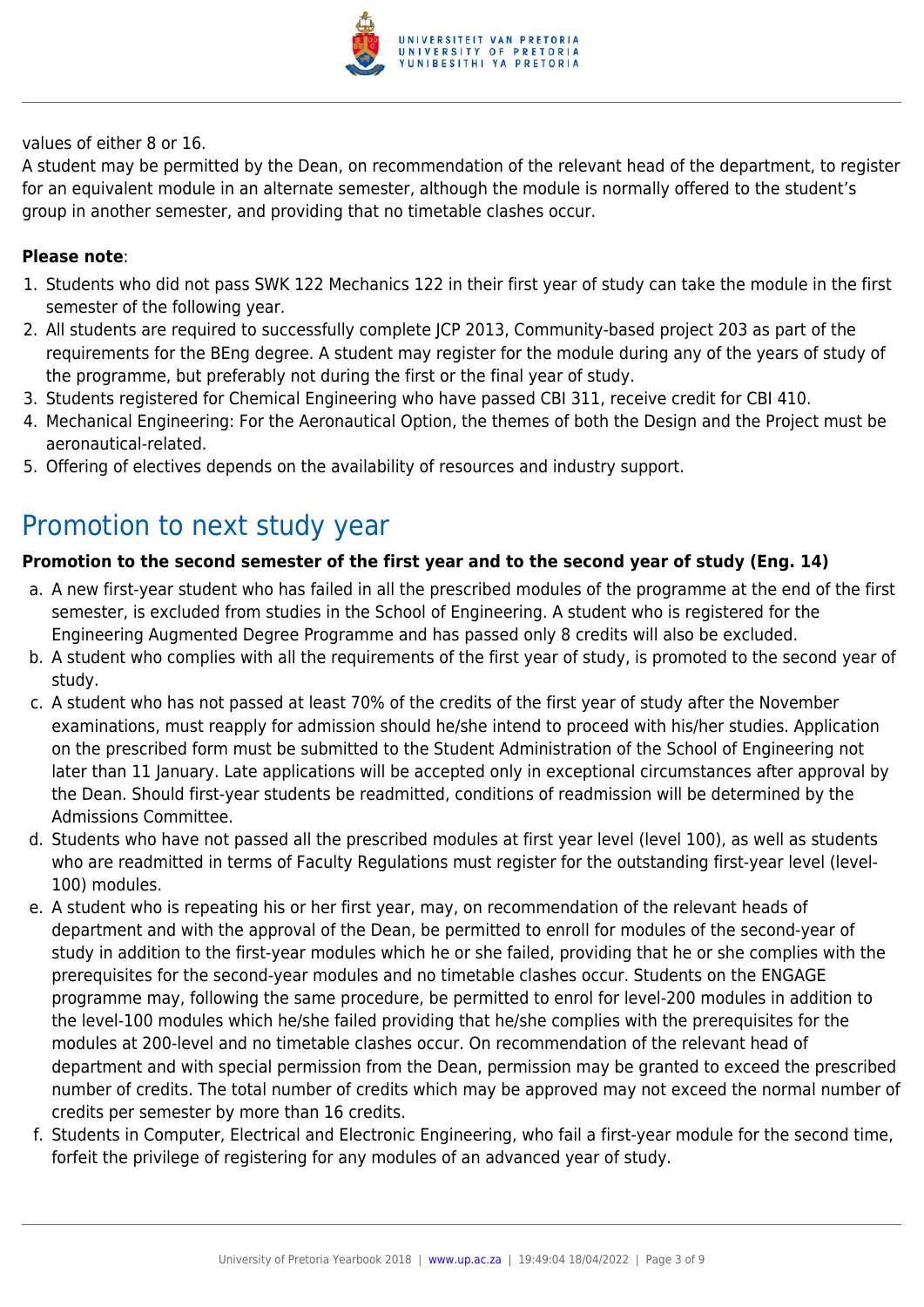

#### **Please note:**

- i. From the second year of study each student should be in possession of an approved calculator. It is assumed that each student will have easy access to a personal computer.
- ii. Students who intend transferring to Mining Engineering, must familiarise themselves with the stipulations set out in the syllabi of PWP 121 Workshop practice 121.

#### **Promotion to the third year of study of the Four-year Programme, as well as to the third and the fourth years of study of the ENGAGE Programme. In case of the fourth year of study of the ENGAGE Programme, the words "first", "second" and "third" must be substituted with the words "second", "third" and "fourth" respectively. (Eng. 15)**

- a. A student who complies with all the requirements of the second year of study, is promoted to the third year of study.
- b. A student must pass all the prescribed modules at first year level (level 100) before he or she is admitted to any module at third year level (level 300).
- c. A student who is repeating his or her second year must register for all the second-year modules still outstanding. Such a student may, on recommendation of the relevant head of department and with the approval of the Dean, be permitted to enroll for modules of the third year of study in addition to the secondyear modules which he or she failed, providing that he or she complies with the prerequisites for the thirdyear modules and no timetable clashes occur. On recommendation of the relevant head of department, and with special permission from the Dean, permission may be granted to exceed the prescribed number of credits. The total number of credits which may be approved may not exceed the normal number of credits per semester by more than 16 credits.
- d. Students in Computer, Electrical and Electronic Engineering who fail a second-year module for the second time forfeit the privilege of registering for any modules of the third year of study.
- e. Students who intend transferring to Mining Engineering must familiarise themselves with the stipulations set out in the syllabi of PWP 120 Workshop practice 120, as well as PPY 317 Practical training 317.

### **Promotion to the fourth year of study of the Four-year Programme, as well as to the fifth year of study of the ENGAGE Programme. In case of the fifth year of study of the ENGAGE Programme, the words "second", "third" and "fourth" must be substituted with the words "third", "fourth" and "fifth" respectively. (Eng. 16)**

- a. A student who complies with all the requirements of the third year of study is promoted to the fourth year of study. A student who does not comply with all the requirements but who is able to register for all outstanding modules in order to complete the degree programme, may at registration be promoted to the fourth year of study.
- b. A student must pass all the prescribed modules of the second year of study, before he or she is admitted to any module of the fourth year of study.
- c. A student who has not passed all the prescribed modules of the third year of study, must register for the outstanding modules. A student may be admitted by the Dean, on the recommendation of the head of department concerned, to modules of the fourth year of study, in addition to the outstanding third-year modules, provided that he or she complies with the prerequisites of the fourth-year modules and no timetable clashes occur. The total number of credits per semester for which a student registers may not exceed the normal number of credits per semester by more than 16 credits. In exceptional cases, the Dean may, on recommendation of the relevant head of department, permit a student to exceed the above limit.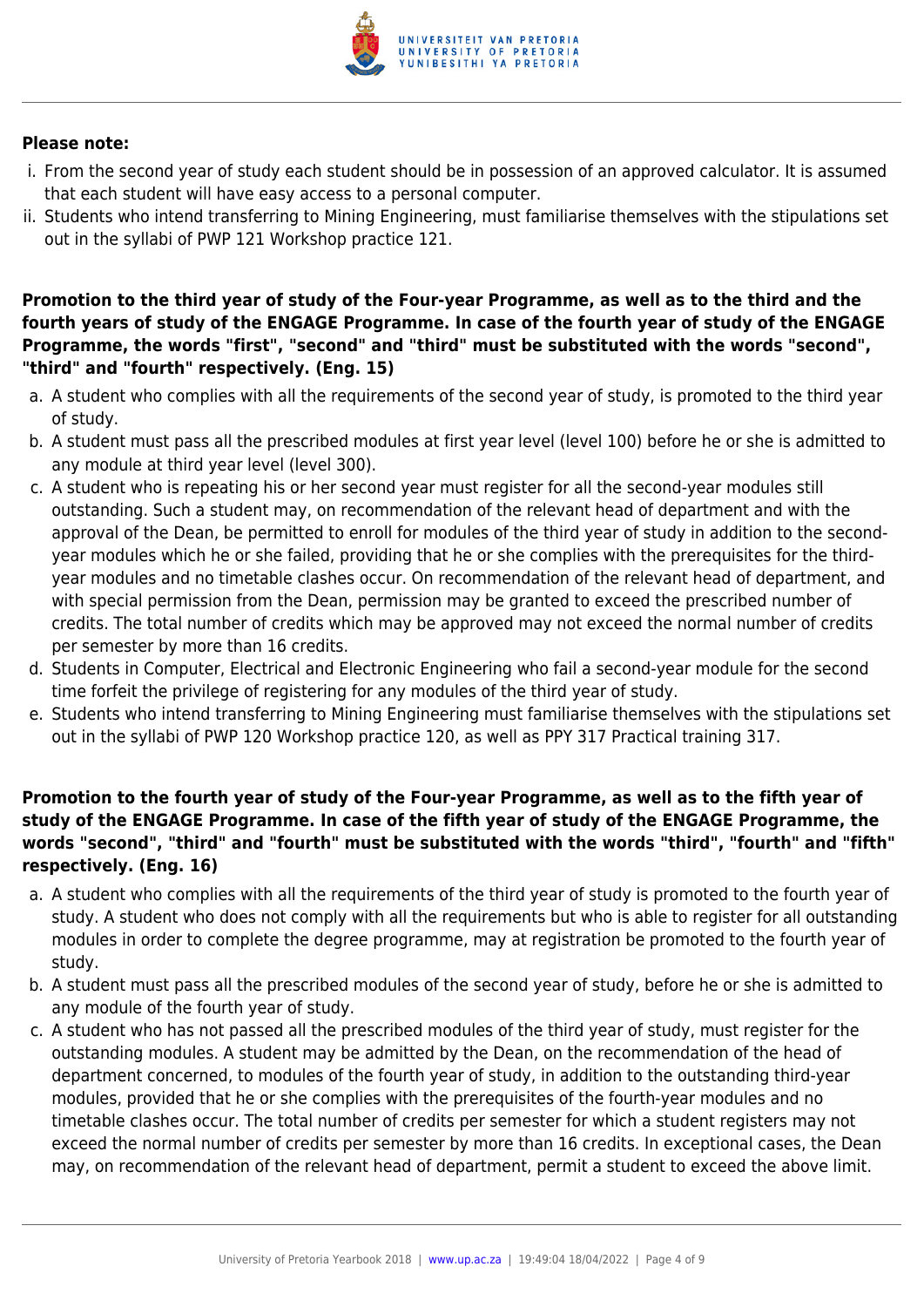

d. Students in Computer, Electrical and Electronic Engineering who fail a third-year module for the second time, forfeit the privilege of registering for any modules of the fourth year of study.

# Pass with distinction

- a. A student graduates with distinction if:
- i. no module of the third or fourth year of study of the four year programme or of the fourth or fifth year of the ENGAGE programme was repeated and a weighted average of at least 75% was obtained in one year in all the modules of the final year of study; and
- ii. the degree programme was completed within the prescribed four years for the four year programme and within the prescribed five years of the ENGAGE programme.
- b. Exceptional cases to the above will be considered by the Dean.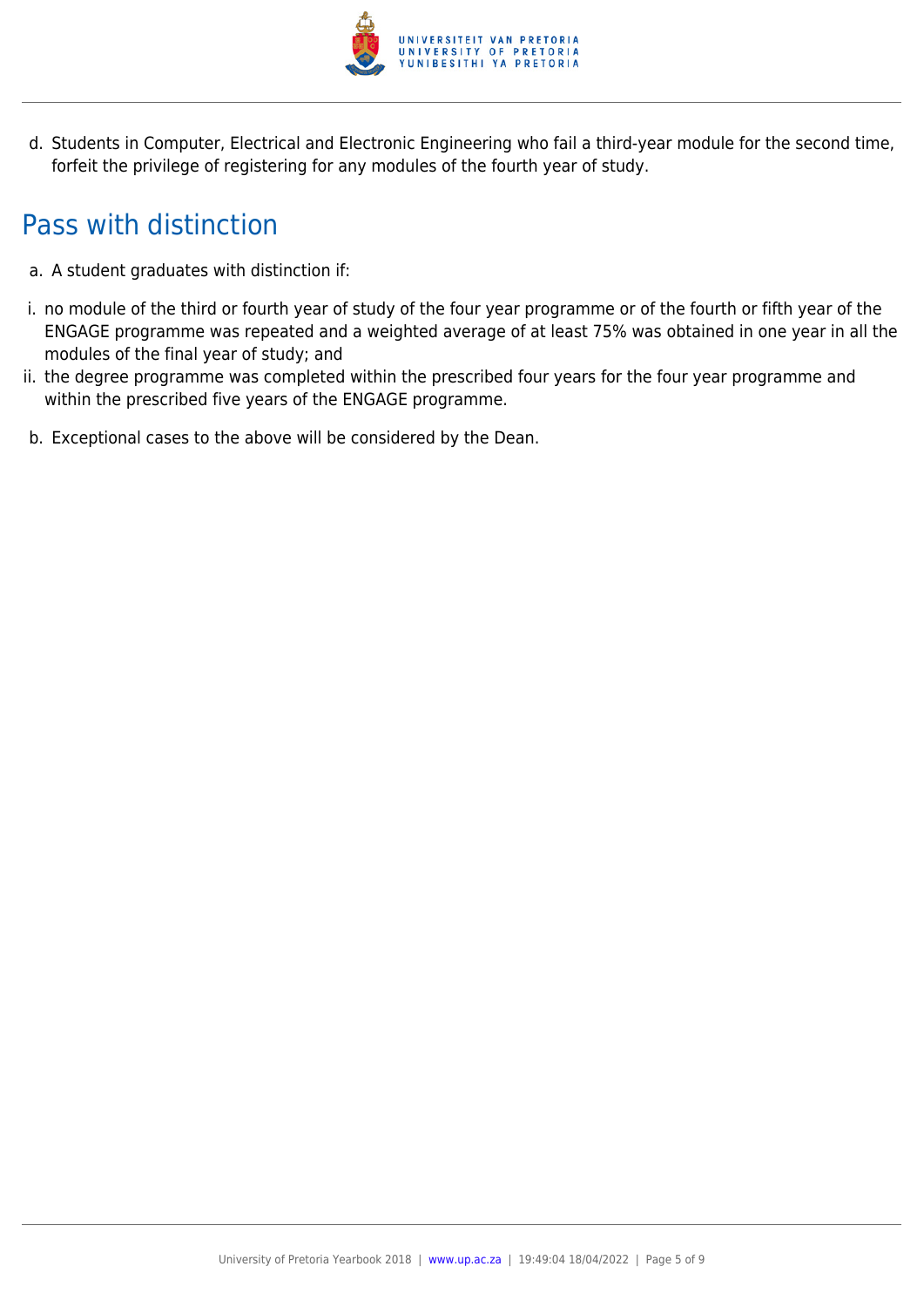

# Curriculum: Year 1

### **Minimum credits: 144**

### **Fundamental modules**

[Academic orientation 112](https://www.up.ac.za/mechanical-and-aeronautical-engineering/yearbooks/2018/modules/view/UPO 112) (UPO 112) - Credits: 0.00

### **Core modules**

[General chemistry 171](https://www.up.ac.za/mechanical-and-aeronautical-engineering/yearbooks/2018/modules/view/CHM 171) (CHM 171) - Credits: 16.00 [Electricity and electronics 122](https://www.up.ac.za/mechanical-and-aeronautical-engineering/yearbooks/2018/modules/view/EBN 122) (EBN 122) - Credits: 16.00 [Introduction to laboratory measurements and computer simulations 101](https://www.up.ac.za/mechanical-and-aeronautical-engineering/yearbooks/2018/modules/view/EMR 101) (EMR 101) - Credits: 4.00 [Physics 176](https://www.up.ac.za/mechanical-and-aeronautical-engineering/yearbooks/2018/modules/view/FSK 176) (FSK 176) - Credits: 16.00 [Humanities and social sciences 110](https://www.up.ac.za/mechanical-and-aeronautical-engineering/yearbooks/2018/modules/view/HAS 110) (HAS 110) - Credits: 8.00 [Humanities and social sciences 120](https://www.up.ac.za/mechanical-and-aeronautical-engineering/yearbooks/2018/modules/view/HAS 120) (HAS 120) - Credits: 8.00 [Graphical communication 110](https://www.up.ac.za/mechanical-and-aeronautical-engineering/yearbooks/2018/modules/view/MGC 110) (MGC 110) - Credits: 16.00 [Materials science 113](https://www.up.ac.za/mechanical-and-aeronautical-engineering/yearbooks/2018/modules/view/NMC 113) (NMC 113) - Credits: 16.00 [Mechanics 122](https://www.up.ac.za/mechanical-and-aeronautical-engineering/yearbooks/2018/modules/view/SWK 122) (SWK 122) - Credits: 16.00 [Calculus 158](https://www.up.ac.za/mechanical-and-aeronautical-engineering/yearbooks/2018/modules/view/WTW 158) (WTW 158) - Credits: 16.00 [Mathematics 164](https://www.up.ac.za/mechanical-and-aeronautical-engineering/yearbooks/2018/modules/view/WTW 164) (WTW 164) - Credits: 16.00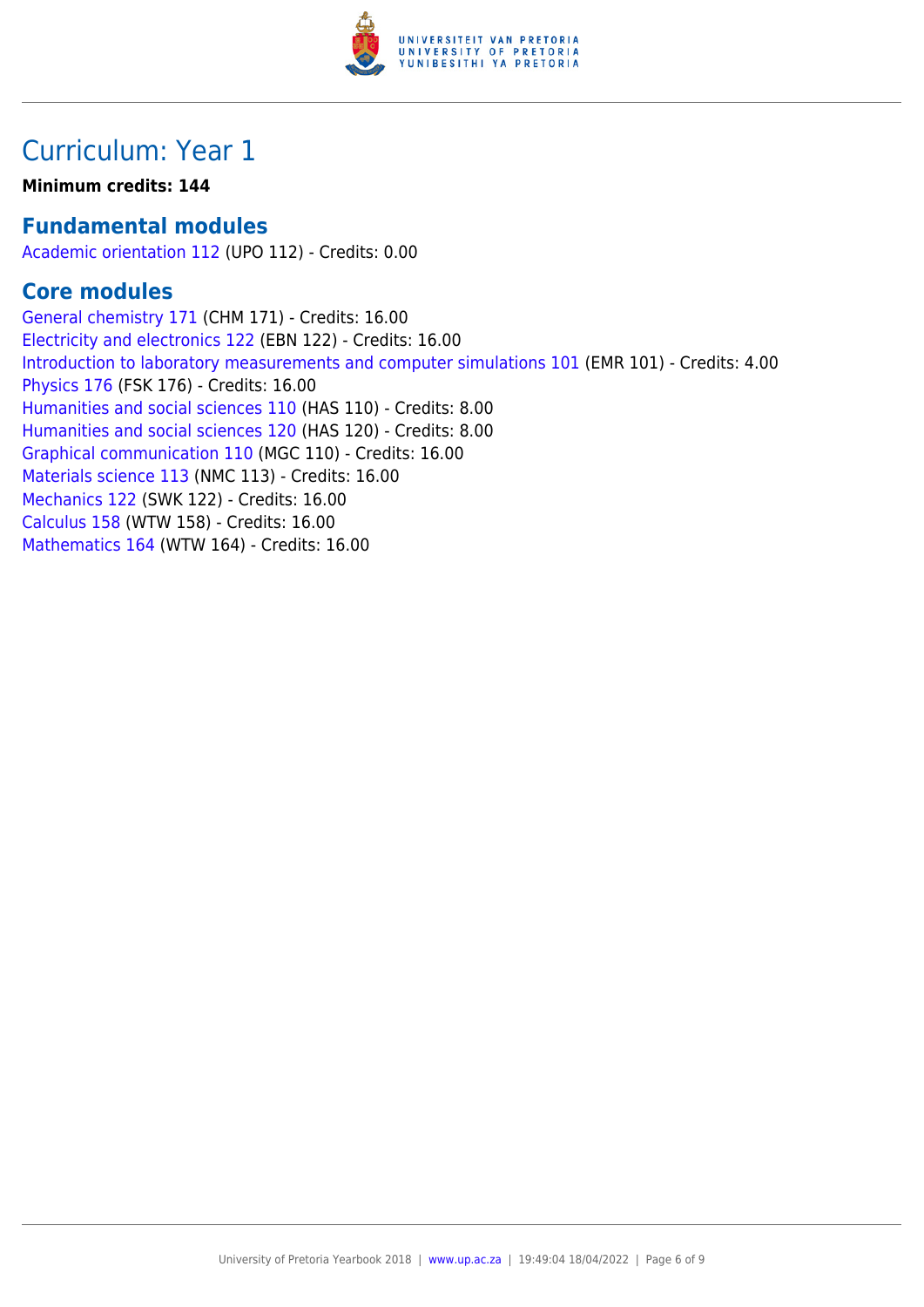

## Curriculum: Year 2

### **Minimum credits: 144**

### **Core modules**

[Engineering statistics 220](https://www.up.ac.za/mechanical-and-aeronautical-engineering/yearbooks/2018/modules/view/BES 220) (BES 220) - Credits: 8.00 [Imperative programming 132](https://www.up.ac.za/mechanical-and-aeronautical-engineering/yearbooks/2018/modules/view/COS 132) (COS 132) - Credits: 16.00 [Electrical engineering 211](https://www.up.ac.za/mechanical-and-aeronautical-engineering/yearbooks/2018/modules/view/EIR 211) (EIR 211) - Credits: 16.00 [Professional and technical communication 210](https://www.up.ac.za/mechanical-and-aeronautical-engineering/yearbooks/2018/modules/view/EJJ 210) (EJJ 210) - Credits: 8.00 [Linear systems 220](https://www.up.ac.za/mechanical-and-aeronautical-engineering/yearbooks/2018/modules/view/ELI 220) (ELI 220) - Credits: 16.00 [Digital systems 220](https://www.up.ac.za/mechanical-and-aeronautical-engineering/yearbooks/2018/modules/view/ERS 220) (ERS 220) - Credits: 16.00 [Community-based project 203](https://www.up.ac.za/mechanical-and-aeronautical-engineering/yearbooks/2018/modules/view/JCP 203) (JCP 203) - Credits: 8.00 [Dynamics 210](https://www.up.ac.za/mechanical-and-aeronautical-engineering/yearbooks/2018/modules/view/MSD 210) (MSD 210) - Credits: 16.00 [Mathematics 238](https://www.up.ac.za/mechanical-and-aeronautical-engineering/yearbooks/2018/modules/view/WTW 238) (WTW 238) - Credits: 16.00 [Differential equations 256](https://www.up.ac.za/mechanical-and-aeronautical-engineering/yearbooks/2018/modules/view/WTW 256) (WTW 256) - Credits: 8.00 [Calculus 258](https://www.up.ac.za/mechanical-and-aeronautical-engineering/yearbooks/2018/modules/view/WTW 258) (WTW 258) - Credits: 8.00 [Numerical methods 263](https://www.up.ac.za/mechanical-and-aeronautical-engineering/yearbooks/2018/modules/view/WTW 263) (WTW 263) - Credits: 8.00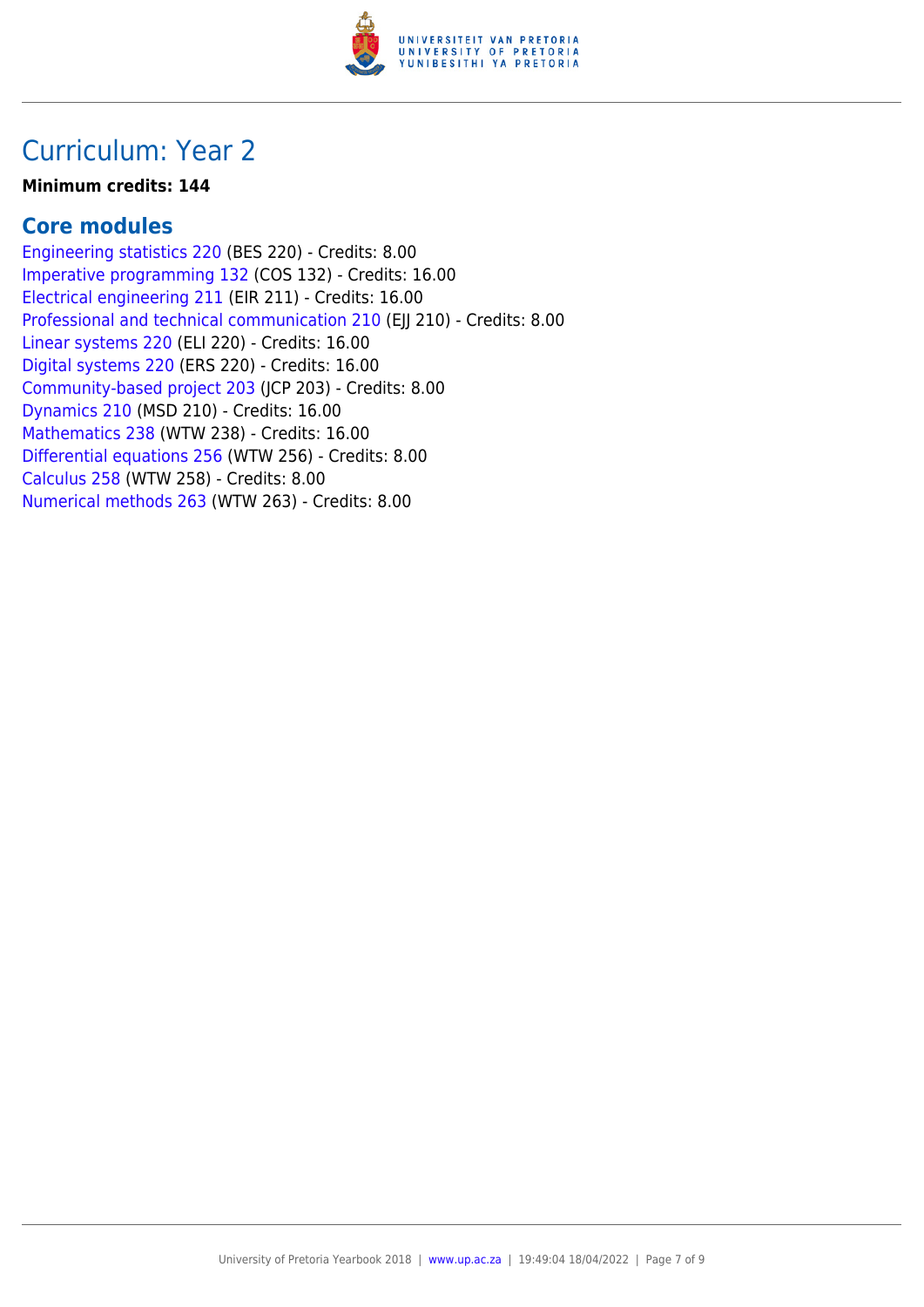

# Curriculum: Year 3

### **Minimum credits: 144**

### **Core modules**

[Engineering management 310](https://www.up.ac.za/mechanical-and-aeronautical-engineering/yearbooks/2018/modules/view/BSS 310) (BSS 310) - Credits: 8.00 [Control systems 320](https://www.up.ac.za/mechanical-and-aeronautical-engineering/yearbooks/2018/modules/view/EBB 320) (EBB 320) - Credits: 16.00 [Electronic engineering design 320](https://www.up.ac.za/mechanical-and-aeronautical-engineering/yearbooks/2018/modules/view/ELO 320) (ELO 320) - Credits: 16.00 [Microprocessors 310](https://www.up.ac.za/mechanical-and-aeronautical-engineering/yearbooks/2018/modules/view/EMK 310) (EMK 310) - Credits: 16.00 [Modulation systems 310](https://www.up.ac.za/mechanical-and-aeronautical-engineering/yearbooks/2018/modules/view/EMS 310) (EMS 310) - Credits: 16.00 [Electromagnetism 310](https://www.up.ac.za/mechanical-and-aeronautical-engineering/yearbooks/2018/modules/view/EMZ 310) (EMZ 310) - Credits: 16.00 [Microwaves and antennas 320](https://www.up.ac.za/mechanical-and-aeronautical-engineering/yearbooks/2018/modules/view/EMZ 320) (EMZ 320) - Credits: 16.00 [Analogue electronics 310](https://www.up.ac.za/mechanical-and-aeronautical-engineering/yearbooks/2018/modules/view/ENE 310) (ENE 310) - Credits: 16.00 [Stochastic communications systems 320](https://www.up.ac.za/mechanical-and-aeronautical-engineering/yearbooks/2018/modules/view/ESC 320) (ESC 320) - Credits: 16.00 [Engineering activity and group work 320](https://www.up.ac.za/mechanical-and-aeronautical-engineering/yearbooks/2018/modules/view/MIA 320) (MIA 320) - Credits: 8.00